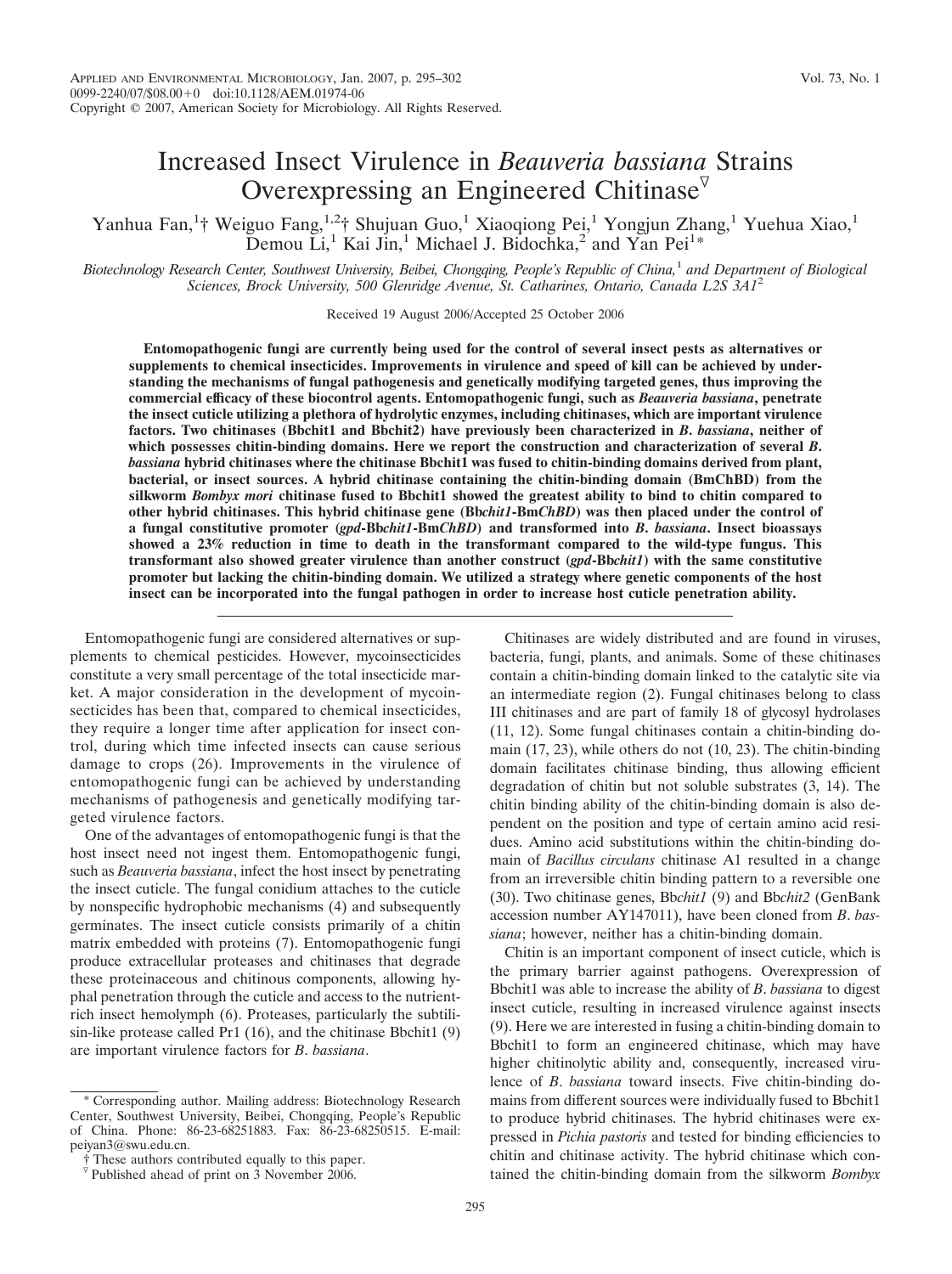| GenBank<br>accession no. | Family no. of<br>carbohydrate-<br>binding module | Source                        | Chitin-binding domain<br>(amino acid residue positions)                | Hybrid chitinase | Method used                  | Oligonucleotides <sup><i>a</i></sup>            |
|--------------------------|--------------------------------------------------|-------------------------------|------------------------------------------------------------------------|------------------|------------------------------|-------------------------------------------------|
| AF273695                 | 14                                               | Bombyx mori                   | BmChBD $(Thr434-Ala543)$                                               | Bbchit1-BmChBD   | <b>PCR</b>                   | P <sub>1</sub> , P <sub>2</sub>                 |
| AY098731                 | 14                                               | Choristoneura fumiferana      | CfChBD $(Thr433-Ala557)$                                               | Bbchit1-CfChBD   | <b>PCR</b>                   | P <sub>11</sub> , P <sub>12</sub>               |
| DO407723                 | 18                                               | Momordica charantia           | McChBD $(Glu^{21}-Pro^{65})$                                           | Bbchit1-McChBD   | <b>PCR</b>                   | P <sub>13</sub> , P <sub>14</sub>               |
| M57601                   | 12                                               | Bacillus circulans            | BcChBD ( $Val^{642}$ -Gln <sup>699</sup> )<br>DmChBD $(Pro269-Arg338)$ | Bbchit1-BcChBD   | Synthesis                    | P <sub>15</sub> -P <sub>20</sub>                |
| NM140936                 | 14                                               | Drosophila melanogaster       | mBmChBD                                                                | Bbchit1-DmChBD   | <b>PCR</b>                   | P <sub>21</sub> , P <sub>22</sub>               |
| AF273695                 |                                                  | Mutant of BmChBD <sup>b</sup> |                                                                        | Bbchit1-mBmChBD  | Site-directed<br>mutagenesis | P <sub>1</sub> , P <sub>3</sub> -P <sub>6</sub> |

TABLE 1. Source of chitin-binding domains used to produce *B*. *bassiana* (Bbchit1) hybrid chitinases

*<sup>a</sup>* See Table 2 for oligonucleotide sequences.

*<sup>b</sup>* Mutant from *B*. *mori*. See Fig. 1 for amino acid alterations.

*mori* fused to Bbchit1 showed the greatest binding efficiency to chitin and the greatest chitinolytic activity. The hybrid chitinase gene was linked to a constitutive fungal promoter, and a *B*. *bassiana* transformant showed higher levels of virulence compared to the nontransformed strain or to a strain transformed with Bb*chit1* with the constitutive promoter.

#### **MATERIALS AND METHODS**

**Fungal and bacterial strains.** *B*. *bassiana* Bb0062 single spore isolate was previously described (8). Cultures were grown on Sabouraud's dextrose agar (Difco Laboratories, Detroit, MI) supplemented with 1% (wt/vol) yeast extract for 14 days at 26°C with a 15-h light/9-h dark cycle. *Escherichia coli* DH5α was employed for DNA manipulations.

**Sources of chitin-binding domains.** Five chitin-binding domains derived from a plant, a bacterium, and insects, which are distributed within different families of carbohydrate-binding modules according to the CAZy database (http://afmb .cnrs-mrs.fr/CAZY/), were selected to be fused to *B*. *bassiana* chitinase Bbchit1. Of these five chitin-binding domains, three were from insects and in the same carbohydrate-binding module family. The *Drosophila* putative chitin-binding domain was derived from the peritrophic matrix (29). The details of these chitinbinding domains and their assigned names and cloning methods are described in Table 1. All chitin-binding domains were cloned or synthesized into pMD-T vector (TaRaKa, Dalian, People's Republic of China).

Several amino acid residues within the chitin-binding domain of the *Bombyx mori* chitinase, BmChBD, were genetically altered to form mBmChBD. Consensus amino acid residues, potentially important for chitin binding, were targeted by comparing chitin-binding domains in chitinases from five insects: *Choristoneura fumiferana*, *Spodoptera litura*, *B*. *mori*, *Hyphantria cunea*, and *Manduca sexta*. From this evaluation, aromatic residues and several cysteine residues in the wild-type *B*. *mori* chitin-binding domain (BmChBD) were changed to alanine and glycine, respectively, to form mBmChBD (Fig. 1). Primers P3, P4, and P5 (Table 2) were synthesized and used to construct mBmChBDC (C terminus of the chitin-binding domain where the mutant amino acid residues exist) by PCR amplification. The N terminus of the chitin-binding domain of the chitinase gene from *B*. *mori*, BmChBDN, was cloned by PCR using primers P1 and P6 (Table 2). The DNA fragment (mBmChBD) containing mBmChBDC and BmChBDN was obtained by extension with DNA polymerase on the basis of the overlapping sequences. Using this PCR mixture  $(1 \mu l)$  as the template, primers P1 and P5 (Table 2) were used to obtain mBm*ChBD* by PCR for cloning. mBm*ChBD* was then cloned into pMD-T and verified by sequencing.

**Construction and expression of hybrid chitinases in** *Pichia pastoris***.** Primers P8 and P9 (Table 2) were used to clone Bb*chit1* by PCR using genomic DNA from *B*. *bassiana*. The resultant PCR product was cloned into pMD-T (TaKaRa,

Dalian, People's Republic of China) and sequenced. The chitin-binding domains and the mutant chitin-binding domain (mBmChBD) described above were fused onto the C terminus of Bbchit1 via introduced restriction enzyme sites in the primers (Table 2). All six hybrid chitinases were constructed in the following way. The Bb*chit1* released from pMD-T vector with EcoRI and XbaI and a chitinbinding domain released from the respective pMD-T vectors with SpeI and NotI and EcoRI/NotI-digested pPIK9K were ligated to form an expression vector for yeast (*P*. *pastoris*). Yeast transformation and the overexpression of all hybrid chitinases were conducted according to the manufacturer's instructions (Invitrogen, San. Diego, CA). Overexpression of hybrid chitinases was confirmed by sodium dodecyl sulfate-polyacrylamide gel electrophoresis (SDS-PAGE) on the basis of protein sizes and Western blotting analysis using anti-Bbchit1 (9). In order to purify the yeast-expressed hybrid chitinases, supernatants from yeast cultures were concentrated against PEG 20000 and subsequently applied to filtration chromatography Hiload26/60 (Amersham, NJ). The eluant was assayed for chitinase activity and protein concentration (5), and fractions containing chitinase activity were collected and analyzed by SDS-PAGE.

**Binding efficiency of chitinase to chitin.** Powdered  $\alpha$ -chitin from crab (32  $\mu$ g; diameter of  $\leq 0.25$  mm) (Shanghai Chemicals Co., Shanghai, People's Republic of China) was washed with 10 mM potassium phosphate buffer (pH 6.0) and mixed with 70  $\mu$ g chitinase in 500  $\mu$ l of 20 mM potassium phosphate buffer (pH 6.0). After incubation for 1 h at 4°C with shaking (200 rpm), the mixture was centrifuged at 12,000 rpm at 4°C for 10 min. The supernatant was collected, and chitinase in the eluant was assayed by SDS-PAGE. In order to recover the chitinase bound to chitin, 500  $\mu$ l of 200 mM NaCl and 8 M urea were used, sequentially, to wash the pellet. The supernatants from each step were analyzed by SDS-PAGE. The final pellet was suspended in 500  $\mu$ l of 1% SDS and boiled for 10 min, and the supernatant was analyzed by SDS-PAGE. The SDS-polyacrylamide gel was scanned using an ImageMaster VDS-CL system (Total Lab 1D software) (Amersham, NJ), and protein amounts in the gel were calculated relative to band density.

The binding efficiencies of chitinases to chitin were also tested directly by fluorescein isothiocyanate (FITC) (Sigma-Aldrich, Shanghai, People's Republic of China). To label chitinase with FITC, a mixture containing 1 mg chitinase and 0.02 mg FITC in 0.25 M sodium bicarbonate buffer (pH 9.2) was incubated at 140 rpm at 25°C for 3 h. The labeling mixture was then desalted in a column (Amersham, NJ) with 20 mM potassium phosphate buffer (pH 6.0) at 2 ml/min. The protein fractions were pooled, dialyzed against 20 mM potassium phosphate buffer (pH 6.0), and concentrated against PEG 20000. The ratio of FITC to chitinase (*F*/*P*) was determined by the following formula:  $F/P = (2.87 \times OD_{495})/$  $[OD<sub>280</sub> - (0.35 \times OD<sub>495</sub>)]$ , where  $OD<sub>495</sub>$  is the optical density at 495 nm.

FITC-labeled chitinases were bound to chitin as previously described for unlabeled chitinases. FITC-labeled chitinases bound to chitin were observed microscopically with an Olympus BX41 microscope (Olympus, Tokyo, Japan). The absorbance wavelength was 490 nm (emission wavelength, 520 nm).

#### NSEDDYIPDKKECSKYWRCVNGEGVOFSCOPGTIFNVKLNV<mark>CDWPENTDRPECS</mark>  $BmChBD$ NSEDDAIADKKEGSKAARCVNGEGVQASAQAGTIANVKLNVGAAAENTDRPECS mBmChBD

FIG. 1. Comparison of amino acid residues between the chitin-binding domain of chitinase from *B*. *mori* (BmChBD) and the corresponding altered chitin-binding domain (mBmChBD). Aromatic amino acid residues and several cysteine residues of BmChBD were substituted with alanine or glycine in mBmChBD. The mBmChBD included the following substitutions: Y496A, P498A, C503G, Y506A, W507A, F517A, C519A, P521A, F525A, C532G, D533A, W534A, and P535A.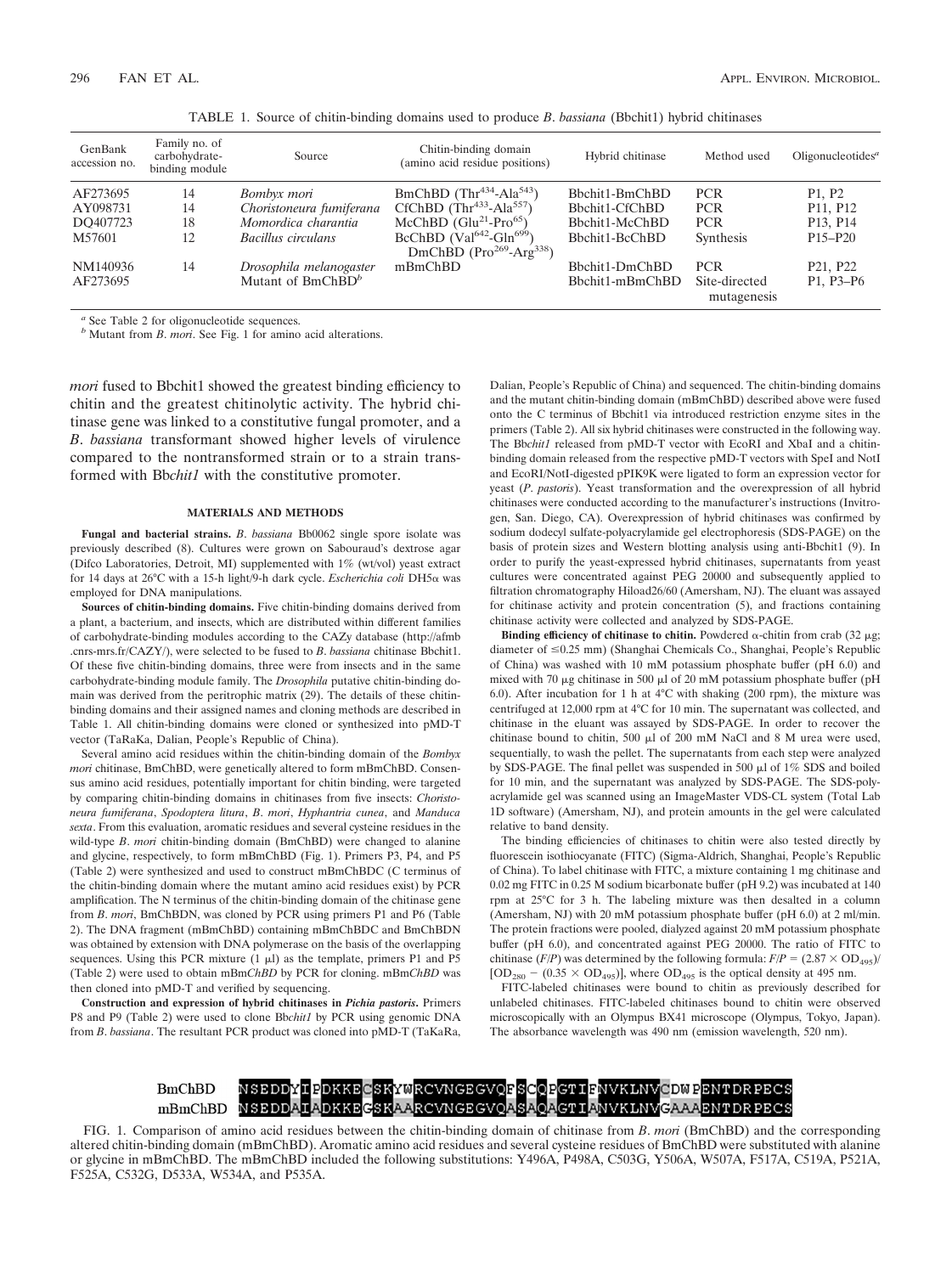TABLE 2. Primers used in this study

| Primer          | Sequence $(5'$ -3' $)^a$                                    | Restriction enzyme site $(s)$ |
|-----------------|-------------------------------------------------------------|-------------------------------|
| P <sub>1</sub>  | ACTAGTCACAACCACCACCACCGTG                                   | SpeI                          |
| P <sub>2</sub>  | GCGGCCGCCCGGGTTAATCTA GAGAACATTCCGGTCTGTC                   | NotI, SmaI, and XbaI          |
| P <sub>3</sub>  | GGTAGCAAGGCTGCGCGATGTGTGAACGGCGAGGGAGTTCAGGCGTCGGCGCAAGCGGG |                               |
| P <sub>4</sub>  | AGCAGCAGCCCCAACGTTAAGTTTCACGTTAGCGATTGTCCCCGCTTGCGCCGACGC   |                               |
| P <sub>5</sub>  | CCCGGGGCGGCCGCTTACGAACATTCCGGTCTGTCTGTATTTTCAGCAGCAGCGCCAAC | SmaI and NotI                 |
| <b>P6</b>       | TCGCGCAGCCTTGCTACCCTCTTTCTTGTCTGCTATGGCGTCGTCCTCAGAGTT      |                               |
| P7              | GAATTCATGACAACCACCACCACCGTGAAA                              | EcoRI                         |
| P <sub>8</sub>  | GAATTCGCCGGCACCTGCGCCACCAAAG                                | EcoRI                         |
| P <sub>9</sub>  | GCGGCCGCCCGGGCTAGTCTAGAGCAGTCCCCAAAGTCCCCTTG                | NotI, SmaI, and XbaI          |
| <b>P10</b>      | GAATTCATGGCTCCTTTTCTTCAAACC                                 | EcoRI                         |
| <b>P11</b>      | ACTAGTCACCACTATAGCCAAGCCAAAG                                | SpeI                          |
| P <sub>12</sub> | GCGGCCGCCCGGGTTAATCTAGAGACGCCAGACAGTCTTCTC                  | NotI, SmaI, and XbaI          |
| P <sub>13</sub> | ACTAGTCGAGCAATGTGGGCGGCAGGCC                                | SpeI                          |
| P <sub>14</sub> | GCGGCCGCCCGGGTTAATCTAGAGA TGTAGGAGTTTGGCCGCC                | NotI, SmaI, and XbaI          |
| P <sub>15</sub> | ACTAGTCGTGAAGACAGCCGCCGAAACGACAAATCCTGGTGTATCCGCTTG         |                               |
| P <sub>16</sub> | TATATGTGACCAATTGTCCCGCAGTATAAGCTGTGTTGACCTGCCAAGCGGATACACCA |                               |
| P <sub>17</sub> | AATTGGTCACATATAACGGCAAGACGTATAAATGTTTGCAGCCCCACACCTCCTTGGCA |                               |
| P <sub>18</sub> | CTATTGAAGCTGCCACAAGGCAGGAACGTTGGATGGTTCCCATCCTGCCAAGGAGGTGT |                               |
| P <sub>19</sub> | ACTAGTCGTGAAGACAGCCGCCGAAAC                                 | SpeI                          |
| P <sub>20</sub> | GCGGCCGCCCGGGTTAATCTAGAGATTGAAGCTGCCACAAGGCAG               | NotI, SmaI, and XbaI          |
| P <sub>21</sub> | ACTAGTCCCCACCACAGTGGTGTGCACC                                | Spel                          |
| P <sub>22</sub> | GCGGCCGCCCGGGTTAATCTAGATCCCGGCCATCGCAACACTT                 | NotI, SmaI, and XbaI          |
| P <sub>23</sub> | GCGGCCGCATGAGTAAAGGAGAAGAACT                                |                               |
| P <sub>24</sub> | GGATCCTCATTTGTATAGTTCATCCATGCC                              |                               |

*<sup>a</sup>* Underlined sequences are restriction sites.

**Chitinase activity assay.** One soluble substrate and three insoluble substrates were used to assay chitinase activity. The three insoluble substrates were (i) the powdered  $\alpha$ -chitin previously described, (ii) colloidal chitin (24), and (iii) silkworm cuticle. For the preparation of silkworm cuticle, ecdysal molts of fourthinstar silkworms were comminuted (diameter of  $\leq 0.25$  mm) and subsequently used as an insoluble substrate for chitinase activity assays (20). The soluble substrate was 4-methylumbelliferyl-*N'*,*N'*,*N'*-β-D-triacetylchitotrioside [4-MU-(GlcNAc)3] (Sigma-Aldrich, St. Louis, MO), and chitinase activity was assayed with a 10-min incubation at 37°C (29).

**Thin-layer chromatography (TLC) analysis of chitinase hydrolysis products.** Chitin oligosaccharides were kindly provided by Chien-Jui Huang of National Taiwan University. Chitin hydrolytic products were analyzed by TLC (13).

**Kinetic analysis of chitinases.** Kinetic analysis  $(K_m$  and  $V_{\text{max}})$  was performed by the method of Arakane et al. (1) with modifications. The reaction mixture (700  $\mu$ l) contained 250  $\mu$ l of 0.1 M potassium phosphate buffer (pH 6.4), 250  $\mu$ l enzyme solution (0.2  $\mu$ M), and 200  $\mu$ l colloidal chitin at concentrations ranging from 1 mg/ml to 5 mg/ml.

**Scanning electron microscopy.** Fourth-instar aphids (*Myzus persicae*) were frozen at  $-20^{\circ}$ C for 1 h and treated with 1.7  $\mu$ M chitinase in 20 mM potassium phosphate buffer (pH 6.0) at 37°C for 12 h. Aphids were fixed with 1% (wt/vol) osmium tetroxide for 1 h. The samples were rinsed with distilled water, treated with 2% (wt/vol) tannic acid for 14 h, and then rinsed with distilled water. Postfixation was carried out in 1% (wt/vol) osmium tetroxide for 1 h. After the samples were dehydrated in a series of 50% to 100% ethanol and *t*-butyl alcoholacetonitrile solutions, they were sputter coated with gold. The surfaces of the aphids were observed using a Hitachi S-3000N scanning electron microscope (Hitachi, Tokyo, Japan).

**Blotting analysis.** Western blotting was performed according to the manufacturer's instructions (Opti-4CN Western blot kit; Bio-Rad, Philadelphia, PA). Rabbit Bbchit1 antibody (anti-Bbchit1) was previously described (9).

Northern blotting was conducted with 20  $\mu$ g total RNA for each sample (21). RNA was prepared using RNeasy minipreparation kit (QIAGEN, Valencia, CA). The DNA probe (1,047-bp-long open reading frame of Bbchit1) was labeled with  $[\alpha^{-32}P]$ dCTP using a labeling kit (Amersham, NJ).

**Chitinase vector construction.** Plasmid pBARGFP (Fig. 2) contained the herbicide resistance gene *bar* and enhanced green fluorescent protein gene *egfp*. On the basis of pBARGFP, four vectors overexpressing chitinases or the chitin-

binding domain were constructed (Fig. 2). The construction of Bbchit1 overexpres-



FIG. 2. Maps of pBARGFP, overexpression vector for Bbchit1 (pBARGF-gpd:Bbchit1), Bbchit1-BmChBD (pBARGF-gpd:Bbchit1:BmChBD), Bbchit1-mBmChBD (pBARGF-gpd:Bbchit1:mBmChBD), and BmChBD (pBARGF-gpd:BmChBD). *Pgpd* is the promoter of *gpd* from *Aspergillus nidulans*, *bar* is the herbicide resistance gene, *egfp* is the enhanced green fluorescent protein gene, *Ttrpc* is the terminator of *trpc* from *A*. *nidulans*, Bb*chit1* is the chitinase gene, Bm*ChBD* is a chitin-binding domain of a chitinase from *B*. *mori*, and the altered chitin-binding domain is mBm*ChBD*.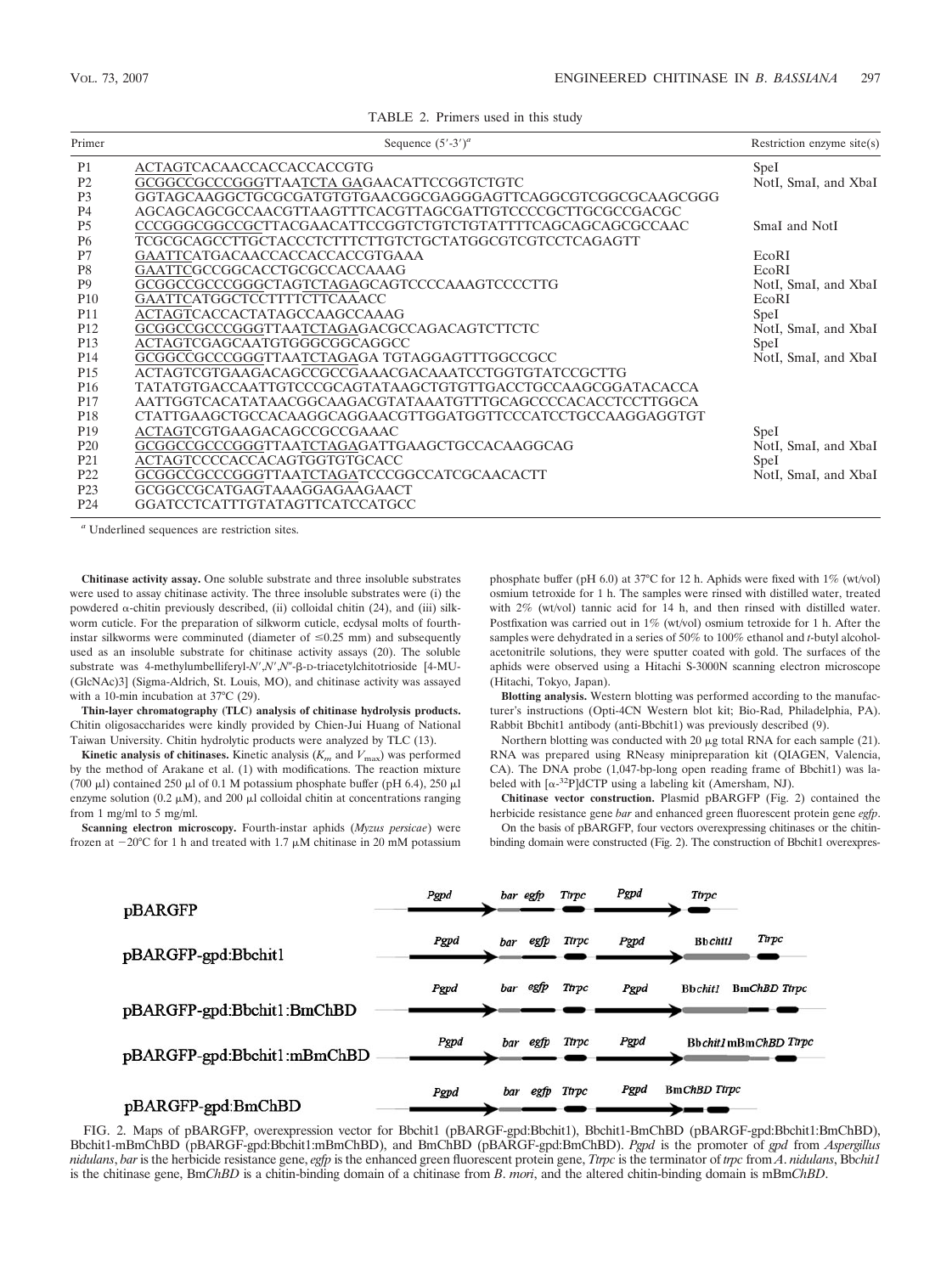

FIG. 3. (A) Chitin binding ability of Bbchit1, Bbchit-BmChBD, and Bbchit-mBmChBD to powdered  $\alpha$ -chitin. Purified chitinases were bound to powdered chitin. After an incubation for 1 h at 4°C, the mixture was centrifuged, the supernatant (unbound protein) was subjected to SDS-PAGE analysis, and the amount of protein bound to the powdered chitin (black) was recorded as the difference between input protein and unbound protein (in the supernatant). The protein bound to chitin after being washed sequentially with 200 mM NaCl (white) and 8 M urea (gray) and finally suspended in 1% SDS and boiled for 10 min (hatched) is shown. All experiments were repeated three times with three replicates for each repeat. Standard errors (error bars) are shown. (B) Chitin-binding assay of FITC-labeled Bbchit1, Bbchit1-BmChBD, and Bbchit1mBmChBD. For a control, powdered chitin treated with 20 mM potassium phosphate buffer (pH 6.0) was used. Panels 1, powdered chitin bound to chitinase. Panels 2, powdered chitin with chitinases washed with 200 mM NaCl. Panels 3, powdered chitin with chitinases washed with 8 M urea.

sion vector pBARGFP-gpd:Bbchit1 was conducted as follows. (i) Primers P9 and P10 (Table 2) were used to amplify Bb*chit1* using *B*. *bassiana* genomic DNA as the template. The resultant PCR product was cloned into pMD-T (TaRaKa, Dalian, People's Republic of China) to form pMD-Bbchit1 and sequenced for confirmation. (ii) Bb*chit1* was excised from pMD-Bbchit1 by EcoRI and SmaI digestion and inserted into the corresponding sites of pBARGFP. For the construction of the vector to overexpress the hybrid chitinase Bb*chit1*-Bm*ChBD* and the vector for Bb*chit1*-mBm*ChBD* overexpression, Bm*ChBD* and mBm*ChBD* were first fused to the C terminus of Bb*chit1*, respectively. The resultant hybrid chitinase genes were subsequently inserted into EcoRI and SmaI sites of pBARGFP. The fourth vector, pBARGFP-gpd:BmChBD (Fig. 2), was constructed to overexpress the chitin-binding domain from *B*. *mori* chitinase. The construction of pBARGFP-gpd:BmChBD was performed exactly by the procedures for the construction of pBARGFP-gpd: Bbchit1. BmChBD was first cloned by PCR with primers P2 and P7 (Table 2) and then inserted into the EcoRI and SmaI sites of pBARGFP.

**Fungal transformation and transformant screening.** Fungal transformations were conducted as previously described (22). Transformants were initially selected on the basis of herbicide (glufosinate ammonium; Sigma-Aldrich, St. Louis, MO) resistance and green fluorescent protein (GFP) expression. Mitotically produced single spore isolates of each transformant were obtained. Chitinase activity from the transformants grown in basal salt medium (0.03% NaCl [wt/vol],  $0.03\%$  MgSO<sub>4</sub> [wt/vol],  $0.03\%$  K<sub>2</sub>HPO<sub>4</sub> [wt/vol]) supplemented with 2% glucose (to suppress the expression of native Bbchit1) was assayed as previously described (9). Chitinase overexpression was confirmed by Northern and Western blotting analyses.

The insertion of target genes in the transformants was further confirmed by PCR. Primers P23 and P24 (Table 2) were used to confirm transformants with Bb*chit1* insertion. Primers P2 and P10 (Table 2) were used to confirm transformants with Bb*chit1*-Bm*ChBD* and Bb*chit1*-mBm*ChBD*. Primers P2 and P7 were used to confirm the insertion of Bm*ChBD*.

**Bioassay.** Adult aphids (*M*. *persicae*) (0 to 2 days) reared on cabbage in a greenhouse were obtained by the method of Vandenberg et al. (28) and used for bioassays. Aphids were inoculated with fungal conidia at a concentration of 1  $\times$ 10<sup>7</sup> conidia/ml using a Potter precision laboratory spray tower (Burkard Manufacturing Co. Ltd., England). Infected aphids were transferred to an HPG-280H artificial climate cell (Donglian Electronic Company, Harbing, People's Republic of China) at 22 to 24°C and fed cabbage, and mortality was monitored at 12-h intervals. Control aphids were treated with water plus 0.05% (vol/vol) Tween 80.

Three replicates were performed for each treatment and each replicate contained 30 aphids. Fifty percent lethal time  $(LT<sub>50</sub>)$ , confidence interval, and other regression parameters were determined using the SPSS program.

## **RESULTS**

**Binding efficiency of hybrid chitinases to chitin.** Chitin-binding domains from insects (*B*. *mori*, *C*. *fumiferana*, and *Drosophila melanogaster*), a plant (*Momordica charantia*), and a bacterium (*B*. *circulans*) were fused to Bbchit1, resulting in hybrid chitinases Bbchit1-BmChBD, Bbchit1-CfChBD, Bbchit1- DmChBD, Bbchit1-McChBD, and Bbchit1-BcChBD, respectively. These hybrid chitinases were successfully expressed in yeast (*P*. *pastoris*), which was confirmed by SDS-PAGE and Western blotting analysis (data not shown). The hybrid chitinases accounted for more than 65% of the yeast extracellular proteins. Hybrid chitinases were subsequently purified by chromatography through a gel filtration column and used for chitinbinding assays.

Chitin binding efficiencies of hybrid chitinases were dependent on chitin-binding domains. Bbchit1-BmChBD, Bbchit1-CfChBD, and Bbchit1-BcChBD had significantly higher binding efficiencies to chitin than wild-type Bbchit1 did  $(t = 5.528, 4.32,$  and 3.96, respectively;  $P < 0.05$ ; df = 3). Chitin bound most efficiently to Bbchit1-BmChBD (93.8%  $\pm$  1.7% binding,  $n = 3$ ), Bbchit1-CfChBD (73.9%  $\pm$  2.1% binding,  $n = 3$ ), and Bbchit1-BcChBD  $(65.1\% \pm 1.2\% \text{ binding}, n = 3)$ , whereas only  $19.5\% \pm 2.9\% (n = 1.2\% \text{ binding})$ 3) of Bbchit1 was bound to chitin. The addition of a chitin-binding domain from *D*. *melanogaster* or *M*. *charantia* to Bbchit1 had no significant effect on the chitin binding efficiency (Bbchit1-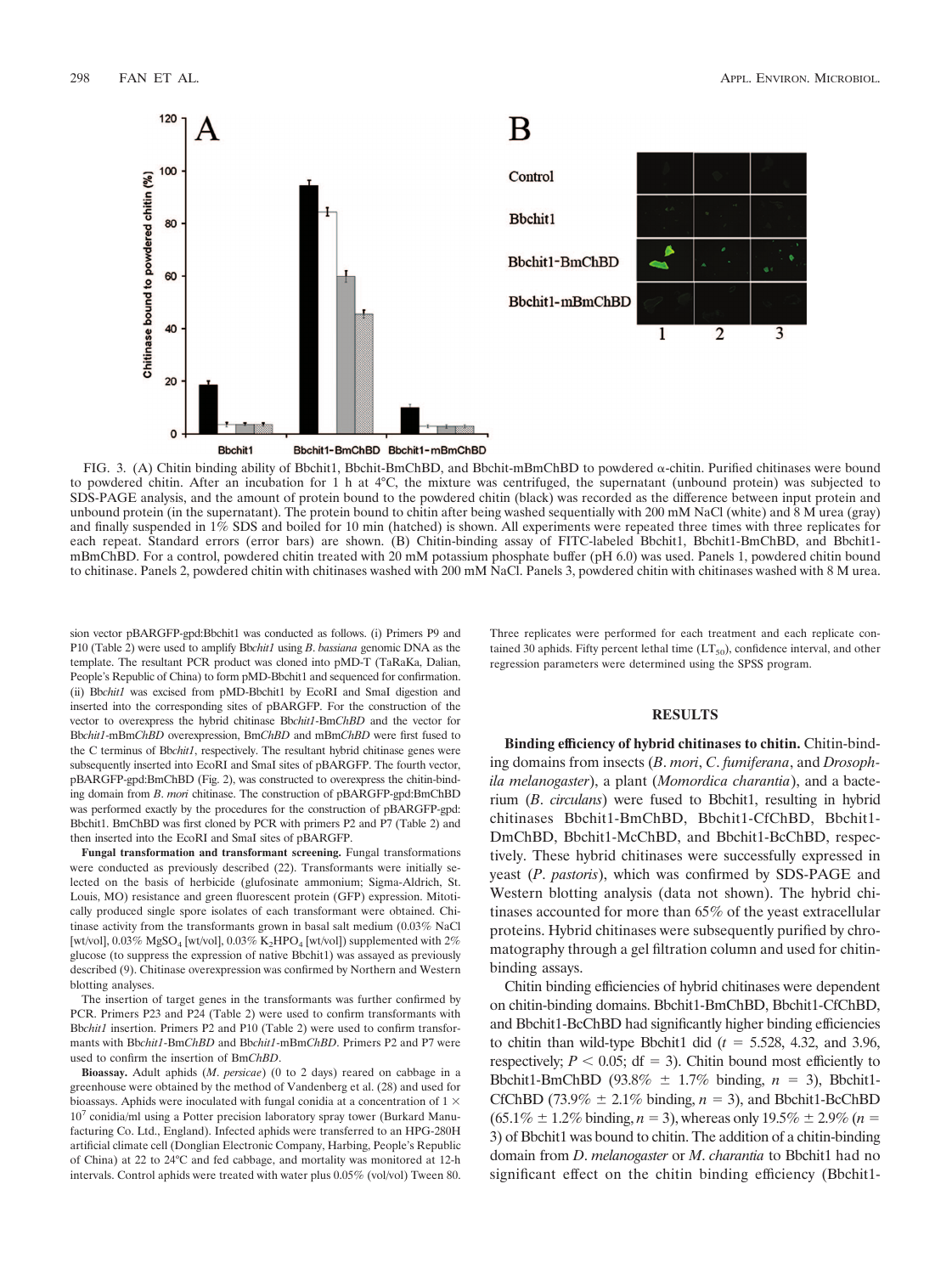

FIG. 4. TLC analysis of chitinase hydrolytic products from respective chitin oligosaccharides and colloidal chitin as substrates. (A) Bbchit1, (B) Bbchit1-BmChBD, and (C) Bbchit1-mBmChBD. The chitin oligosaccharide hydrolytic products are shown vertically. C1 through C6 refer to GlcNAc1 through GlcNAc6, respectively. Substrates, except S (the chitin oligosaccharide standards) are shown horizontally. CC, colloidal chitin.

DmChBD  $[23.2\% \pm 3.6\% \text{ binding}; n = 3]$  and Bbchit1-McChBD [24.1\%  $\pm$  3.2\% binding; *n* = 3]).

With Bbchit1-BmChBD, 49.7% of the chitinase was still bound to chitin after being washed with a urea solution and boiling in SDS solution. However, when this chitin-binding domain was altered, the chitin binding efficiency of Bbchit1-mBmChBD  $(11.5\% \pm 1.1\% \text{ binding}; n = 3)$  was lower than that of the wild-type Bbchit1. A NaCl solution was sufficient to release Bbchit1 and Bbchit1-mBmChBD from chitin (Fig. 3A). The greater binding efficiency of Bbchit1-BmChBD was also shown by the increased fluorescence of the FITC-labeled hybrid chitinase adsorbed onto chitin after being washed by 8 M urea, while the fluorescent intensities of Bbchit1 and Bbchit1-mBmChBD were relatively weaker after the washings (Fig. 3B). Therefore, the addition of a chitin-binding domain, BmChBD, resulted in higher chitin binding ability of Bbchit1, and certain amino acid residues within the chitin-binding domain were critical for binding.

**Chitinase biochemical analysis.** The addition of a chitinbinding domain altered the kinetics of Bbchit1. The  $K<sub>m</sub>$  value of Bbchit1-BmChBD (0.61 g/liter) was lower than that of Bbchit1 (2.62 g/liter), indicating that Bbchit1-BmChBD had a higher affinity to colloidal chitin. However, the  $V_{\text{max}}$  of Bbchitl-BmChBD  $(0.19 \mu \text{mol/min/mg})$  was significantly lower than

that of Bbchit1 (0.39  $\mu$ mol/min/mg). A similar inconsistency was observed by Arakane et al. (1). The actual reaction rate of an enzyme is related to  $K_m$  and  $V_{\text{max}}$  at a certain substrate concentration; therefore,  $V_{\text{max}}/(\text{molar weight of enzyme})/K_m$ was used to evaluate substrate turnover. Bbchitl-BmChBD exhibited a  $V_{\text{max}}/(\text{molar weight of enzyme})/K_m$  (14.98) which was 2.95 times greater than Bbchit $1(5.07)$ , indicating that Bbchit $1-$ BmChBD possessed greater chitin hydrolytic ability.

Bbchit1-BmChBD and Bbchit1 had similar optimum pH and temperature activities. Each showed chitinase activity from pH 4.0 to 9.0 with an optimum of pH 5.0 (data not shown). Chitinase activity with Bbchit1-BmChBD and Bbchit1 was optimal at 40°C (data not shown).

Chitin oligosaccharides of various lengths and colloidal chitin were used as substrates for chitinolytic activity whose products were assessed by TLC. Bbchit1 was unable to degrade GlcNAc2 within 4 h (Fig. 4A), suggesting that it did not possess *N*-acetylglucosaminidase activity. GlcNAc2 was the major product when GlcNAc3-6 or colloidal chitin was used as the substrate, indicating that Bbchit1 had chitobiosidase activity. However, the presence of GlcNAc when GlcNAc4, GlcNAc6, or colloidal chitin was used as a substrate suggested that GlcNAc3 was an intermediate product that was subsequently hydrolyzed to GlcNAc1 and GlcNAc2.



FIG. 5. Chitinase activity on soluble substrate as well as different insoluble substrates, colloidal chitin, insect cuticle, and powdered chitin. Chitinase (2 nM) was used in the chitinase activity assays. (A) Chitinase activity against insoluble chitin. Bbchit1 (black), Bbchit1-BmChBD (white), and Bbchit1-mBmChBD (gray) are shown. One unit of chitinase activity was defined as the amount of enzyme required to release 1  $\mu$ mol *N*-acetylglucosamine (GlcNAc) per hour. (B) Chitinase activity against soluble chitin [4-MU-(GlcNAc)<sub>3</sub>]. One unit of chitinase activity was defined as the amount of enzyme required to release 1 nM MU per minute.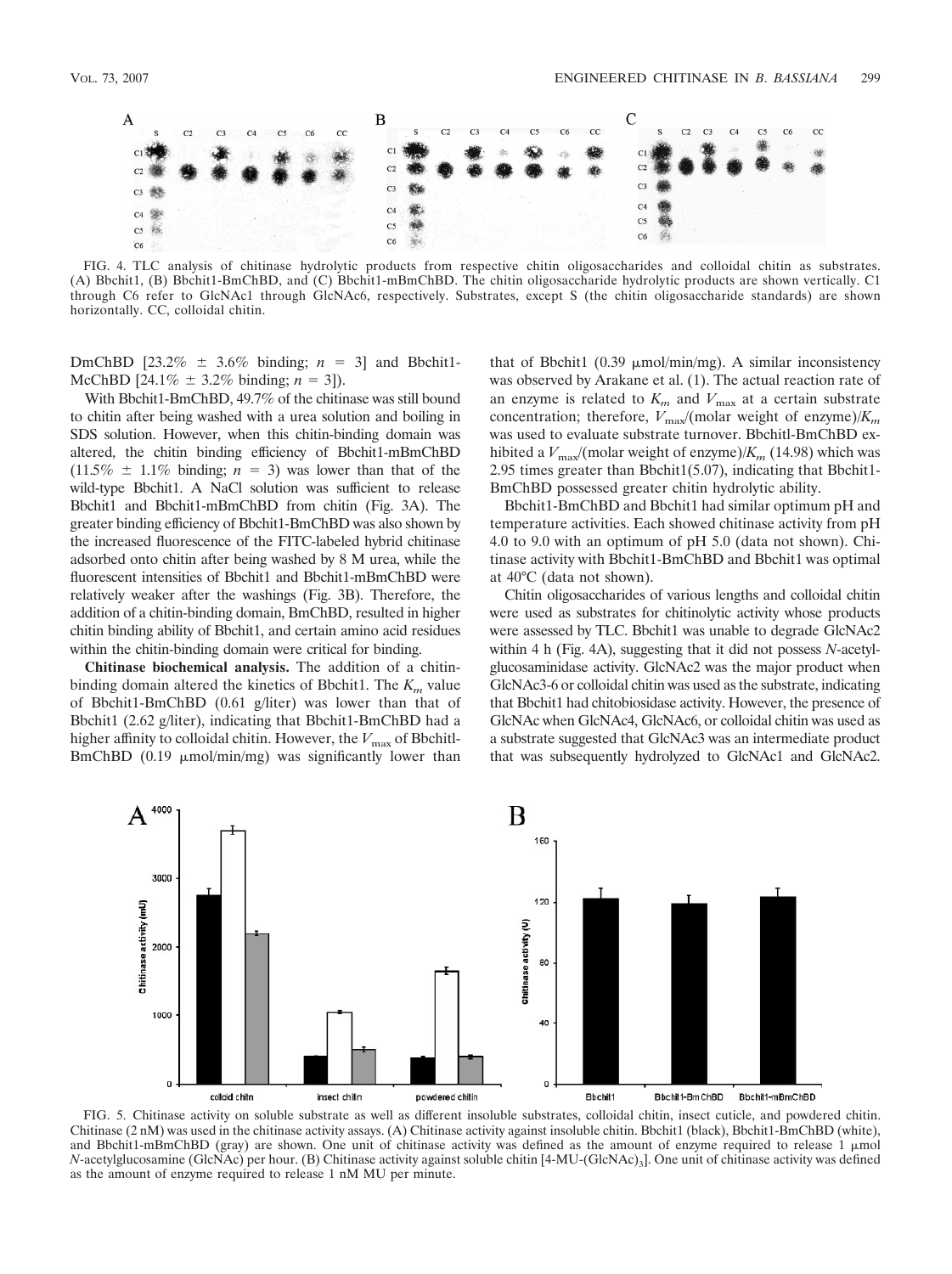

FIG. 6. Scanning electron microscopy of the hydrolytic effects of Bbchit1, Bbchit1-BmChBD, and Bbchit1-mBmChBD on the gross morphological structure of aphid (*Myzus persicae*) cuticles. Chitinases were incubated with cuticle for 12 h at 37°C. (A) Control (20 mM potassium phosphate buffer [pH 6.0] without chitinase), (B) Bbchit1, (C) Bbchit1-BmChBD, (D) Bbchit1-mBmChBD. Bars = 1  $\mu$ m.

Therefore, Bbchit1 is an endochitinase with chitiobiosidase activity. Bbchit1, Bbchit1-BmChBD, and Bbchit1-mBmChBD had similar hydrolytic products (Fig. 4B and C), showing that the addition of BmChBD did not alter the chitin digestion patterns of Bbchit1.

**Enzyme activity of hybrid chitinases.** Using colloidal chitin, silkworm cuticle, or powdered chitin as substrates, Bbchit1- BmChBD had, respectively, 1.3 ( $P < 0.05$ ), 1.9 ( $P < 0.001$ ), and  $5.5 \left( P \leq 0.001 \right)$  times greater chitinase activity than Bbchit1. Bbchit1-mBmChBD had similar chitinase activities to those of Bbchit1 on insoluble chitin substrates. The efficiency of chitin hydrolysis by the hybrid chitinases and Bbchit1 varied according to the type of chitin. With colloidal chitin as the substrate, chitinase activities were the highest (Fig. 5A). Bbchit1-BmChBD, Bbchit1-mBmChBD, and Bbchit1 had similar chitinase activities with the soluble chitinase substrate,  $4-MU$ -(GlcNAc)<sub>3</sub> (Fig. 5B). Therefore, the introduced chitinbinding domain enhanced chitin binding efficiency, resulting in the increased activity against insoluble chitin but not a soluble substrate.

Gross morphological changes on aphid (*M*. *persicae*) cuticular surfaces were observed by scanning electron microscopy after treatment with chitinases. Ridge-like structures could be observed on the control aphid cuticular surface (treated with 20 mM potassium phosphate buffer, pH 7.0). Cuticles treated

with Bbchit1-BmChBD showed a degradation of the ridge-like structures and the appearance of hexagonal surface features. Cuticles treated with Bbchit1 or Bbchit-mBmChBD showed no distinguishable differences in surface features compared to control cuticle (Fig. 6). The alteration of cuticular surface features by Bbchit-BmChBD and not the other chitinases is suggestive of the increased chitinolytic capacity of the hybrid chitinase on chitin within intact cuticles.

**Construction and characterization of** *B***.** *bassiana* **transformants overproducing an engineered chitinase.** Bb*chit1*- Bm*ChBD*, Bb*chit1*, Bb*chit1*-mBm*ChBD*, and Bm*ChBD* were each placed under a fungal constitutive promoter, *Pgpd*, to form four vectors, which were then used to transform *B*. *bassiana*. The plasmid pBARGFP was also transformed into *B*. *bassiana*. Transformants overexpressing Bbchit1-BmChBD, Bbchit1, and Bbchit1-mBmChBD were obtained, and two of each transformant were randomly selected by single spore isolation. Transformations of *B*. *bassiana* with *gpd*-Bb*chit1*- Bm*ChBD*, *gpd*-Bb*chit1*, *gpd*-Bb*chit1*-mBm*ChBD*, and *gpd*-Bm*ChBD* were confirmed by PCR analysis (data not shown). Overexpression of Bbchit1-BmChBD, Bbchit1, and Bbchit1 mBmChBD was assessed by Northern blotting analysis (Fig. 7A) and Western blotting analysis using Bbchit1 antibody (Fig. 7B). Chitinase activities in Bbchit1-BmChBD, Bbchit1, Bbchit1-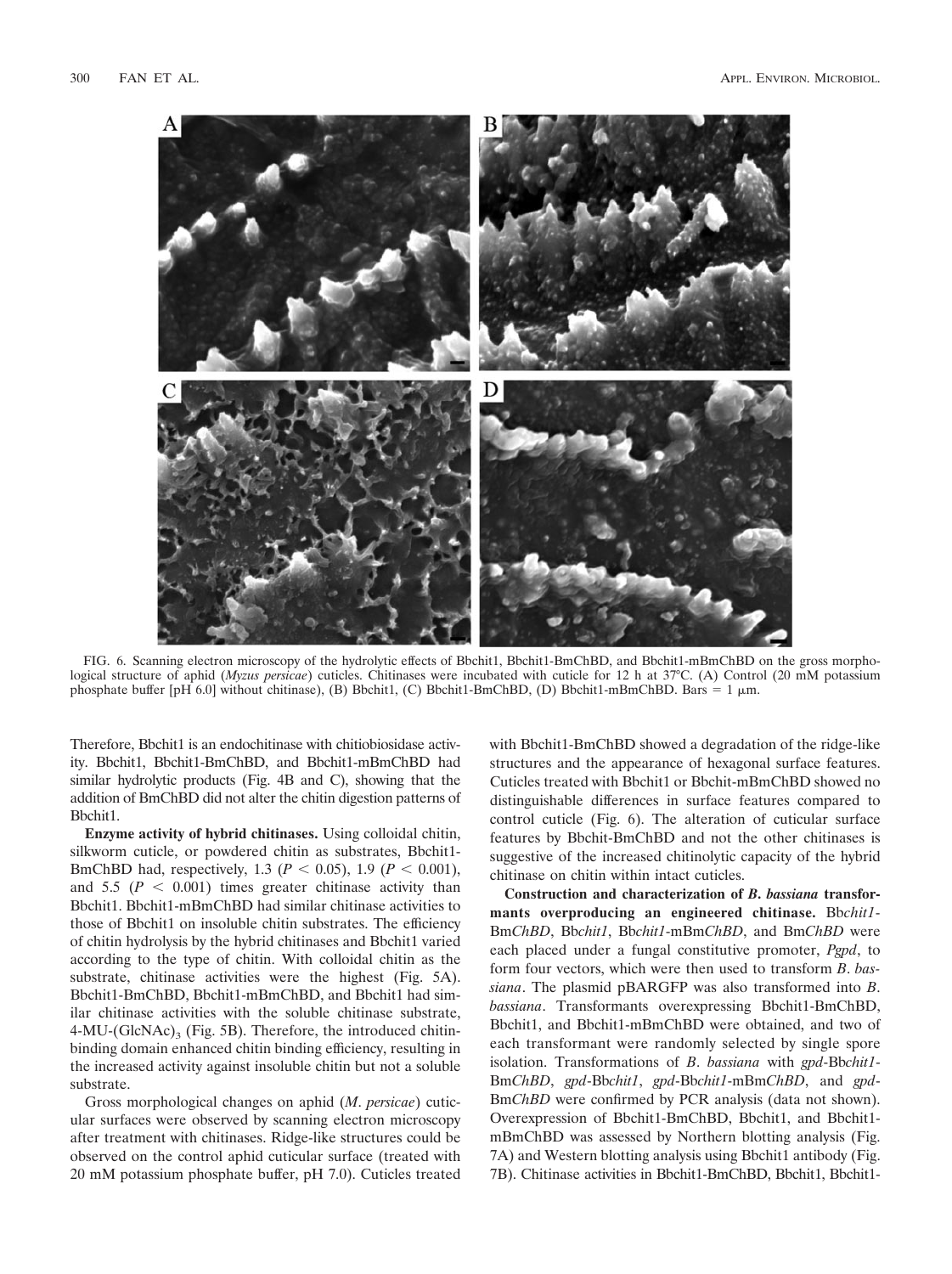

FIG. 7. Northern blotting and Western blotting analysis of wildtype *B*. *bassiana* and transformants overexpressing chitinase. (A) Top panel; Northern blotting analysis. Bottom panel; loading controls where each lane contained ca.  $20 \mu$ g total RNA. (B) Western analysis. Each lane contained 15 µg protein. WT, *B. bassiana* wild-type; 1 and 2, representative transformants Bbchit1-mBmChBD-2 and Bbchit1 mBmChBD-5, overexpressing Bbchit1-mBmChBD; 3 and 4, representative transformants Bbchit1-BmChBD-19 and Bbchit1-BmChBD-42, overexpressing Bbchit1-BmChBD; 5 and 6, representative transformants Bbchit1-8 and Bbchit1-26, overexpressing Bbchit1; M, prestained protein standards (Bio-Rad, Philadelphia, PA).

mBmChBD, BmChBD, and pBARGFP transformants were assessed (Table 3).

**Bioassays.** Overexpression (under the control of *gpd*) of Bbchit1, Bbchit-BmChBD, or Bbchit-mBmChBD transformants resulted in increased virulence compared to the virulence of the wild-type *B*. *bassiana* (Table 3). Overexpression of the chitin-binding domain of *B*. *mori* chitinase alone (without the addition of Bbchit1) did not alter the virulence of *B*. *bassiana* (Table 3). The virulence of the transformant with pBARGFP was similar to that of the wild-type strain. Compared to the wild-type strain Bb0062, the  $LT_{50}$  of one transformant overexpressing Bbchit1-BmChBD (Bbchit1-BmChBD-19) was reduced by 23.0%. The  $LT_{50}$  of a transformant overexpressing Bbchit1 (Bbchit1-28) was reduced by 18.3%. The virulence in the transformant with overexpression of Bbchit1-mBmChBD was similar to that of a transformant overexpressing Bbchit1.

## **DISCUSSION**

Two chitinase genes, Bb*chit1* (9) and Bb*chit2* (GenBank accession number AY147011), have been cloned from *B*. *bassiana*. However, neither chitinase has a chitin-binding domain. Here we utilized a chitin-binding domain from an insect, the silkworm moth (*B*. *mori*), to produce an engineered Bbchit1 in the insect pathogen *B*. *bassiana*. The engineered chitinase showed increased kinetic properties in chitin hydrolysis than those of the wild-type chitinase. Furthermore, when the engineered chitinase was overexpressed in *B*. *bassiana*, the genetically modified fungus showed an increase in virulence over a strain with a constitutively expressed native chitinase gene, Bb*chit1*. Insects produce chitinases to digest their cuticles during the molting process. These chitinases usually possess a chitin-binding domain, which facilitates chitinase binding and

efficient degradation of chitin (1). By adding an insect chitinase chitin-binding domain to the chitinase of a fungal insect pathogen, we utilized a unique strategy where genetic components of the host insect were incorporated into the fungal pathogen in order to increase virulence against the host insect.

The chitin-binding domain of chitinases has previously been found to be an important feature for efficient binding to insoluble chitin and hydrolysis of insoluble chitin. The removal of the substrate-binding domain from chitinases or cellulases decreases their activities on insoluble substrates but not on soluble substrates (19). Deletion of the chitin-binding domain from a *Streptomyces griseus* chitinase resulted in an inability to bind to powdered chitin, with a resultant decrease of 50% in hydrolytic activity compared to the wild type (15). Limon et al. (18) engineered a hybrid chitinase by fusing a chitin-binding domain of ChiA from *Nicotiana tabacum* to a chitinase from *Trichoderma harzianum*. This hybrid chitinase had greater in vitro binding efficiency to powdered chitin and to fungal cell walls. Chitin-binding domains in plant chitinases may contribute to resistance against fungal pathogens. A chitinase, RSC-a, produced by rye (*Secale cereale*) seeds possesses a typical chitin-binding domain and has greater binding efficiency to powdered chitin and stronger inhibition against *Trichoderma* spp. than chitinase RSC-c, which has no chitinbinding domain (27).

The alteration of amino acid residues in a chitin-binding domain from *Bacillus circulans* resulted in some mutants with greater chitin binding efficiencies, some with less binding, and others with no change (30). We found that changes in aromatic amino acid and cysteine residues in the chitin-binding domain (i.e., BmChBD  $\rightarrow$  mBmChBD) resulted in reduced chitin

TABLE 3. Chitinase activity analysis in *B*. *bassiana* transformants*<sup>a</sup>*

|                                        | Chitinase                            | Bioassay <sup>d</sup> |                                                |              |  |
|----------------------------------------|--------------------------------------|-----------------------|------------------------------------------------|--------------|--|
| $Strain^b$                             | activity<br>$(mU/ml)^c$              | Slope                 | $LT50$ (h)<br>$(95\%$ confidence<br>interval)  | $r^2$        |  |
| Wild-type strain Bb0062                | $0.77 \pm 0.08$                      | 7.13                  | $151.4(149.1-153.7)$                           | 0.98         |  |
| Bbchit1-8<br>Bhchit1-26                | $9.56 \pm 0.76$<br>$18.34 \pm 0.85$  | 7.83<br>8.07          | $135.7(133.3 - 138.1)$<br>$123.7(121.7-125.7)$ | 0.96<br>0.96 |  |
| Bbchit1-BmChBD-19<br>Bbchit1-BmChBD-42 | $18.29 \pm 0.56$<br>$8.64 \pm 0.35$  | 6.13<br>7.50          | 116.8 (114.2–119.4)<br>118.2(116.4–120.0)      | 0.95<br>0.98 |  |
| Bbchit1-mBmChBD-2<br>Bbchit1-mBmChBD-5 | $12.06 \pm 1.22$<br>$18.15 \pm 0.59$ | 7.62<br>7.33          | 137.5 (134.2–140.8)<br>135.2 (133.0–137.4)     | 0.98<br>0.98 |  |
| BmChBD                                 | $0.86 \pm 0.08$                      | 7.32                  | $150.6(148.5 - 152.7)$                         | 0.97         |  |
| BARGFP                                 | $0.73 \pm 0.02$                      | 7.19                  | 152.1 (148.9–155.3)                            | 0.94         |  |

*a* Mycelia of each strain  $(2 g)$  were transferred from SDY broth into basal salt medium with  $2\%$  glucose to suppress the expression of native Bbchit1.

<sup>b</sup> Bbchit1, transformants overexpressing Bbchit1; Bbchit1-BmChBD, transformants overexpressing Bbchit1-BmChBD; Bbchit1-mBmChBD, transformants overexpressing Bbchit1:mBmChBD; BmChBD, transformant overexpressing chitin-binding domain from *B*. *mori*; BARGFP, transformant with pBARGFP

 $\degree$  One unit of chitinase activity was defined as the amount of enzyme required to release 1 mol of *N*-acetylglucosamine per hour.

<sup>d</sup> Insect bioassays were conducted with aphids (*M. persicae*). Each treatment had three replicates ( $n = 30$ ). The experiment was repeated three times. A  $\chi^2$  test showed that there were no significant differences in the values of the three repeated experiments  $(P < 0.05)$ . Therefore, values in the table were calculated from data collected from all experiments.